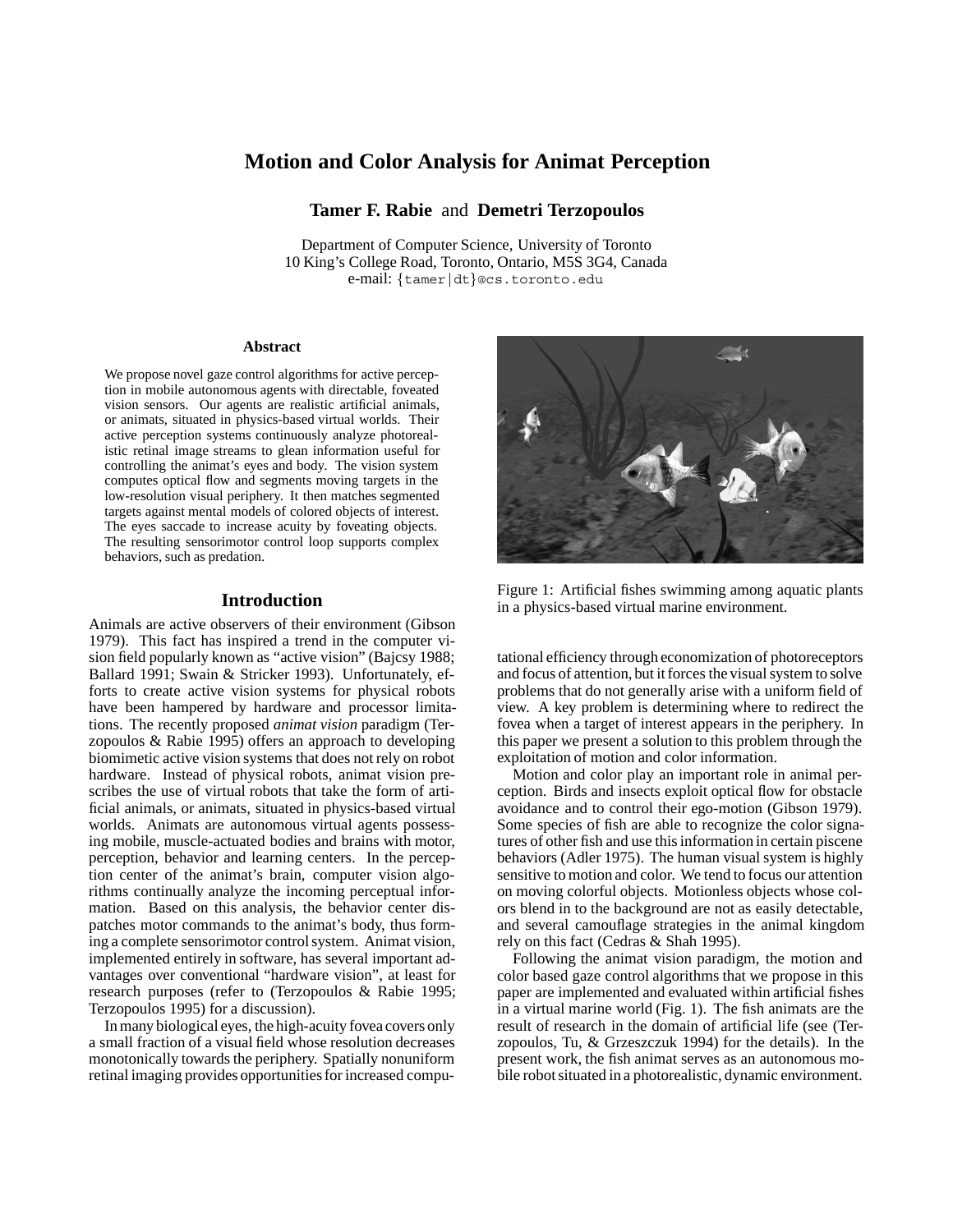Our new gaze control algorithms significantly enhance the prototype animat vision system that we implemented in prior work (Terzopoulos & Rabie 1995) and they support more robust vision-guidednavigation abilities in the artificial fish. We review the animat vision system in the next section before presenting our new work on integrating motion and color analysis for animat perception in subsequent sections.

## **A Prototype Animat Vision System**

The basic functionality of the animat vision system, which is described in detail in (Terzopoulos & Rabie 1995), starts with binocular perspective projection of the color 3D world onto the animat's 2D retinas. Retinal imaging is accomplished by photorealistic graphics rendering of the world from the animat's point of view. This projection respects occlusion relationships among objects. It forms spatially variant visual fields with high resolution foveas and progressively lower resolution peripheries. Based on an analysis of the incoming color retinal image stream, the visual center of the animat's brain supplies saccade control signals to its eyes to stabilize the visual fields during locomotion, to attend to interesting targets based on color, and to keep moving targets fixated. The artificial fish is thus able to approach and track other artificial fishes visually. Fig. 2 provides a block diagram of the active vision system showing two main modules that control retinal image stabilization and foveation of the eyes.

# **Eyes and Retinal Imaging**

The artificial fish has binocular vision. The movements of each eye are controlled through two gaze angles  $(\theta\,,\phi)$  which specify the horizontal and vertical rotation of the eyeball, respectively. The angles are given with respect to the head coordinate frame, such that the eye is looking straight ahead when  $\theta = \phi = 0^{\circ}$ .

Each eye is implemented as four coaxial virtual cameras to approximate the spatially nonuniform, foveal/peripheral imaging capabilities typical of biological eyes. Fig. 3(a) shows an example of the  $64 \times 64$  images that are rendered by the coaxial cameras in each eye (rendering employs the GL library and graphics pipeline on Silicon Graphics workstations). The level  $l = 0$  camera has the widest field of view (about 120 ) and the lowest resolution. The resolution increases and the field of view decreases with increasing l. The highest resolution image at level  $l = 3$  is the fovea and the other images form the visual periphery. Fig. 3(b) shows the  $512 \times 512$  binocular retinal images composited from the coaxial images at the top of the figure. To reveal the retinal image structure in the figure, we have placed a white border around each magnified component image. Vision algorithms which process the four  $64 \times 64$  component images are 16 times more efficient than those that process a uniform  $512 \times 512$  retinal image.

### **Foveation by Color Object Detection**

The brain of the artificial fish stores a set of color models of objects that are of interest to it. For instance, if the fish is by habit a predator, it would possess models of prey fish.



Figure 2: The animat vision system. The flow of the gaze control algorithm is from right to left. A: Update gaze angles  $(\theta, \phi)$  and saccade using these angles, B: Search current level for model target and if found localize it, else search lower level, C: Select level to be processed (see text), F: Reduce field of view for next level and render, M: Compute a general translational displacement vector  $(u, v)$  between images  $I(t - 1)$  and  $I(t)$ , S: Scale the color histogram of the model for use by the current level.

The mental models are stored as a list of  $64 \times 64$  RGB color images.

To detect and localize any target that may be imaged in the low resolution periphery of its retinas, the animat vision system of the fish employs an improved version of a color indexing algorithm proposed by Swain (Swain & Ballard  $1991$ .<sup>1</sup> Since each model object has a unique color histogram signature, it can be detected in the retinal image by histogram intersection and localized by histogram backprojection.

#### **Saccadic Eye Movements**

When a target is detected in the visual periphery, the eyes will saccade to the angular offset of the object to bring it within the fovea. With the object in the high resolution fovea, a more accurate foveation is obtained by a second pass of histogram backprojection. A second saccade typically centers the object accurately in both left and right foveas, thus achieving vergence.

Module *A* in Fig. 2 performs the saccades by incrementing

<sup>&</sup>lt;sup>1</sup>Our improvements, which include iterative model histogram scaling and weighted histograms, make the technique much more robust against the large variations in scale that occur in our application. The details of the improved algorithm are presented in (Terzopoulos & Rabie 1995).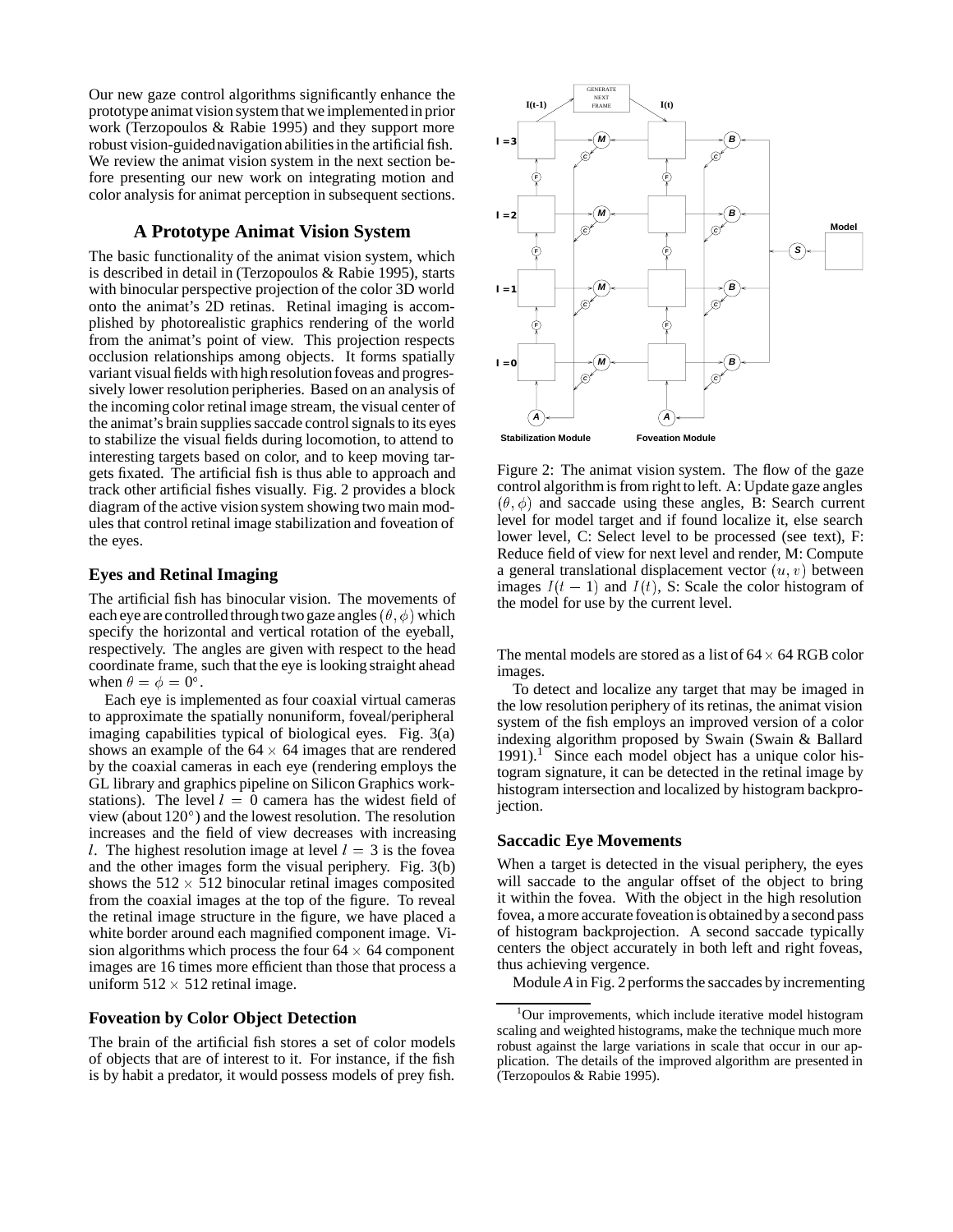

Figure 3: Binocular retinal imaging (monochrome versions of original color images). (a) 4 component images;  $l = 0, 1, 2,$ are peripheral images;  $l = 3$  is foveal image. (b) Composited retinal images (borders of composited component images are shown in white).

the gaze angles  $(\theta, \phi)$  in order to rotate the eyes to the required gaze direction.

#### **Visual Field Stabilization using Optical Flow**

It is necessary to stabilize the visual field of the artificial fish because its body undulates as it swims. Once a target is verged in both foveas, the stabilization process (Fig. 2) assumes the task of keeping the target foveated during locomotion.

Stabilization is achieved by computing the overall translational displacement  $(u, v)$  of intensities between the current foveal image and that from the previous time instant, and updating the gaze angles to compensate. The displacement is computed as a translational offset in the retinotopic coordinate system by a least squares minimization of the optical flow between image frames at times t and  $t-1$  (Horn 1986).

The optical flow stabilization method is robust only for small displacements between frames. Consequently, when the displacement of the target between frames is large enough that the method is likely to produce bad estimates, the foveation module is invoked to re-detect and re-foveate the target as described earlier.

Each eye is controlled independently during foveation and stabilization of a target. Hence, the two retinal images must be correlated to keep them verged accurately on the target. Referring to Fig. 4, the vergence angle is  $\theta_V = (\theta_R - \theta_L)$ and its magnitude increases as the fish comes closer to the target. Therefore, once the eyes are verged on a target, it is



Figure 4: Gaze angles and range to target geometry.

straightforward for the vision system to estimate the range to the target from the gaze angles.

### **Vision-Guided Navigation**

The artificial fish can also employ the gaze direction (i.e., the gaze angles) while the eyes are fixated on a target to navigate towards the target. The  $\theta$  angles are used to compute the left/right turn angle  $\theta_P$  shown in Fig. 4, and the  $\phi$ angles are similarly used to compute an up/down turn angle  $\phi_P$ . The fish's turn motor controllers are invoked to execute a left/rightturn—right-turn-MC for an above-threshold positive  $\theta_P$  and left-turn-MC for negative  $\theta_P$ —with  $|\theta_P|$  as parameter. Up/down turn motor commands are issued to the fish's pectoral fins, with an above-threshold positive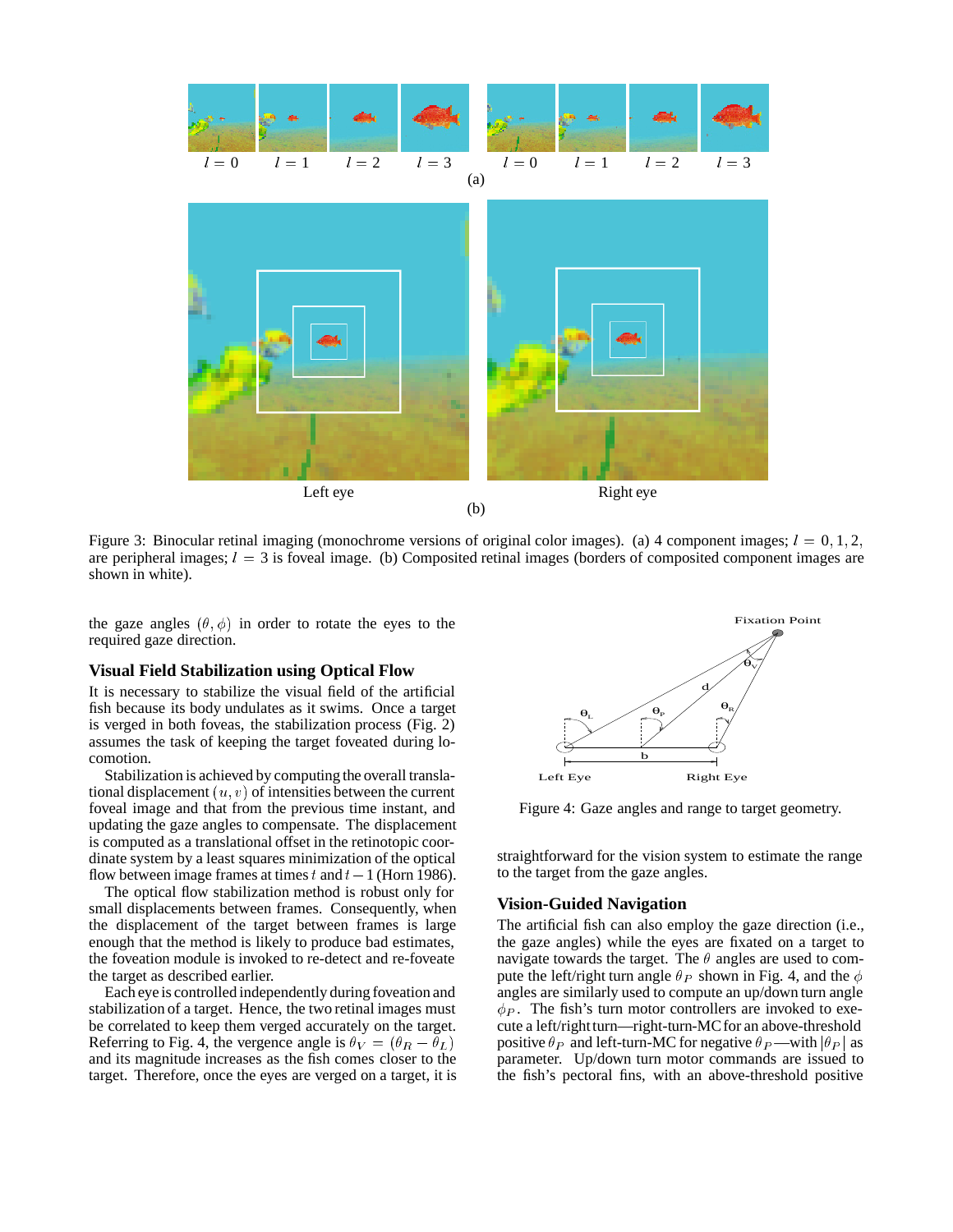$\phi_P$  interpreted as "up" and negative as "down". The motor controllers are explained in (Terzopoulos, Tu, & Grzeszczuk 1994).

The remainder of the paper presents our new work on integrating color and motion analysis in active vision.

### **Integrating Motion and Color for Attention**

Selective attention is an important mechanism for dealing with the combinatorial aspects of search in vision (Tsotsos *et al.* 1995). Deciding where to redirect the fovea can involve a complex search process (Tsotsos *et al.* 1995; Rimey & Brown 1992; Maver & Bajcsy 1990). In this section we offer an efficient solution which integrates motion and color to increase the robustness of our animat's perceptual functions.

Motion and color have been considered extensively in the literature in a variety of passive vision systems, but rarely have they been integrated for use in dynamic perception systems. The conjunction of color and motion cues has recently been exploited to produce more exact segmentations and for the extraction of object contours from natural scenes (Dubuisson & Jain 1993). Color and motion features of video images have been used for color video image classification and understanding (Gong & Sakauchi 1992).

Integrating motion and color for object recognition can improve the robustness of moving colored object recognition. Motion may be considered a bottom-up *alerting* cue, while color can be used as a top-down cue for model-based recognition (Swain, Kahn, & Ballard 1992). Therefore, integrating motion and color can increase the robustness of the recognition problem by bridging the gap between bottomup and top-down processes, thus, improving the selective attention of dynamic perceptual systems such as the animat vision system that we are developing.

#### **Where to Look Next**

Redirecting gaze when a target of interest appears in the periphery can be a complex problem. One solution would be to section the peripheral image into smaller patches or focal probes (Burt *et al.* 1989) and search of all the probes. The strategy will work well for sufficiently small images, but for dynamic vision systems that must process natural or photorealistic images the approach is not effective.

We choose a simple method based on motion cues to help narrow down the search for a suitable gaze direction (Campani, Giachetti, & Torre 1995). We create a saliency image by initially computing a reduced optical flow field between two stabilized peripheral image frames (an advantage of the multiresolution retina is the small  $64 \times 64$  peripheral image). Then an affine motion model is fitted to the optical flow using a robust regression method that will be described momentarily. The affine motion parameters are fitted to the dominant background motion. A saliency map is determined by computing an error measure between the affine motion parameters and the estimated optical flow as follows:

$$
S(x,y) = \sqrt{[v_x(x,y) - u(x,y)]^2 + [v_y(x,y) - v(x,y)]^2},
$$
\n(1)

where  $(u, v)$  is the computed optical flow and

 $\mathcal{L}$ 

$$
v_x(x, y) = a + bx + cy,
$$
  
\n
$$
v_y(x, y) = d + ex + fy
$$
 (2)

is the affine flow at retinal image position  $(x, y)$ . The saliency image  $S$  is then convolved with a circular disk of area equal to the expected area of the model object of interest as it appears in the peripheral image. $<sup>2</sup>$ </sup>

The blurring of the saliency image emphasizes the model object in the image. The maximum in  $S$  is taken as the location of the image probe. The image patches that serve as probes in consecutive peripheral frames form the image sequence that is processed by the motion segmentation module described later. Fig. 5 shows four consecutive peripheral images with the image probes outlined by white boxes. The blurred saliency image is shown at the end of the sequence in Fig. 5. Clearly the maximum (brightness) corresponds to the fast moving blue fish in the lower right portion of the peripheral image.

#### **Robust Optical Flow**

A key component of the selective attention algorithm is the use of optical flow. Given a sequence of time-varying images, points on the retina appear to move because of the relative motion between the eye and objects in the scene (Gibson 1979). The vector field of this apparent motion is usually called optical flow (Horn 1986). Optical flow can give important information about the spatial arrangement of objects viewed and the rate of change of this arrangement.

For our specific application, however, we require efficiency, robustness to outliers, and an optical flow estimate at all times. Recent work by Black and Anandan (Black & Anandan 1990; 1993) satisfies our requirements. They propose incremental minimization approaches using robust statistics for the estimation of optical flow which are geared towards dynamic environments. As is noted by Black, the goal is incrementally to integrate motion information from new images with previous optical flow estimates to obtain more accurate information about the motion in the scene over time. A detailed description of this method can be found in (Black 1992). Here we describe our adaptation of the algorithm to the animat vision system.

Ideally optical flow is computed continuously<sup>3</sup> as the animat navigates in its world, but to reduce computational cost and to allow for new scene features to appear when no interesting objects have attracted the attention of the animat, we choose to update the current estimate of the optical flow every four frames. The algorithm is however still "continuous" because it computes the current estimate of the optical flow at time  $t$  using image frames at t-3, t-2, t-1, and  $t$  in a short-time batch process. Fig. 6 shows this more

<sup>&</sup>lt;sup>2</sup>Reasonably small areas suffice, since objects in the 64  $\times$ 64 peripheral image are typically small at peripheral resolution. Methods for estimating appropriate areas for the object, such as Jagersand's information theoretic approach (Jagersand 1995), may be applicable.

 $3By$  continuously, we mean that there is an estimate of the optical flow at every time instant.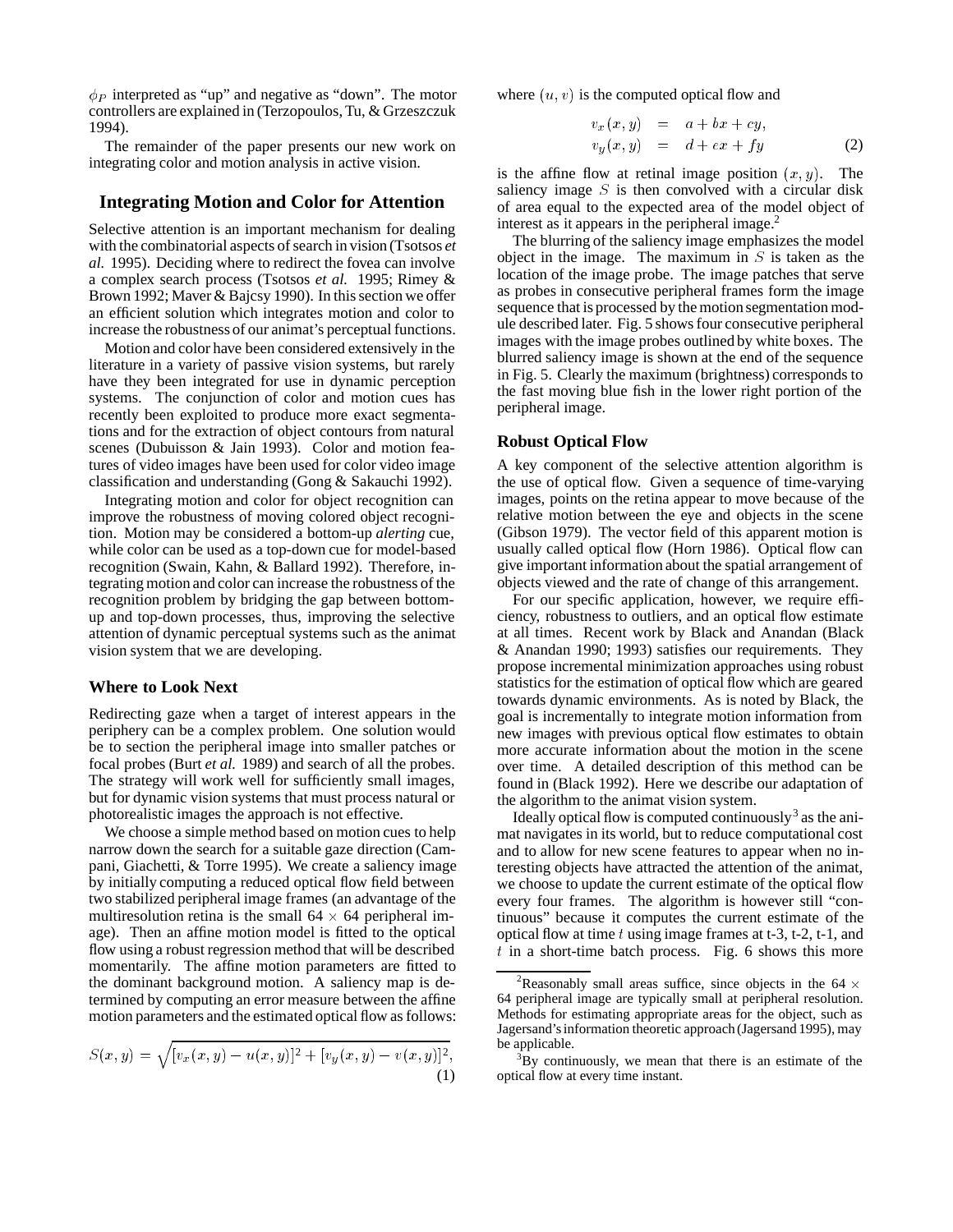

Figure 5: Four consecutive peripheral images with image probes outlined by white squares. Saliency image (right), with bright areas indicating large motions.



Figure 6: Incremental estimation of robust optical flow over time.

clearly. This arrangement requires storage of the previous three frames for use by the estimation module.

The flow at  $t + 1$  is initialized with a predicted flow computed by forward warp of the flow estimate at  $t$  by itself<sup>4</sup> and then the optical flow at  $t + 4$  is estimated by spatiotemporal regression over the four frames.

We compute our optical flow estimate by incrementally minimizing the cost function

$$
E(u, v) = \lambda_D E_D(u, v) + \lambda_S E_S(u, v) + \lambda_T E_T(u, v),
$$
 (3)

where  $E_D$  is the data conservation constraint and is given in terms of the intensity constraint equation as

$$
E_D = \rho_{\sigma_D} (uI_x + vI_y + I_t), \tag{4}
$$

and  $E<sub>S</sub>$  is the spatial coherence constraint and is given as

$$
E_S = \sum_{m,n \in N} [\rho_{\sigma_S}(u - u(m,n)) + \rho_{\sigma_S}(v - v(m,n))], \text{ (5)}
$$

where  $N$  is the 4-connected neighbors of the current pixel position. We formulate our temporal continuity constraint  $E_T$  by imposing some coherence between the current flow estimate and its previous and next estimate:

$$
E_T = \rho_{\sigma_T}(\mathbf{u} - \mathbf{u}_{BW}) + \rho_{\sigma_T}(\mathbf{u} - \mathbf{u}_{FW}), \qquad (6)
$$

where  $\mathbf{u} = (u, v)$  is the current optical flow estimate at time t,  $\mathbf{u}_{BW}$  is the previous estimate at  $t - 1$  obtained by setting it to the most recent estimate, and  $u_{FW}$  is a prediction of what the optical flow will be at  $t + 1$  and is computed

by forward warp of the current estimate by itself.<sup>5</sup> The  $\lambda$  parameters in (3) control the relative importance of the terms, and the  $\rho_{\sigma}$  functions in the above equations are taken to be the Lorentzian robust estimator:

$$
\rho_{\sigma}(x) = \log\left(1 + \frac{1}{2}\left(\frac{x}{\sigma}\right)^2\right),\tag{7}
$$

and its influence function,  $\psi_{\sigma}(x)$ , is the first derivative with respect to  $x$ . This function characterizes the bias that a particular measurement has on the solution (Hampel 1974; Black & Anandan 1993).

This robust formulation of our cost function  $E$  causes it to be non-convex. A local minimum can, however, be obtained using a gradient-based optimization technique. We choose the successive over relaxation minimization technique. The iterative equations for minimizing  $E$  are

$$
u^{i+1} = u^i - \frac{\mu}{T_u} \frac{\partial E}{\partial u},\tag{8}
$$

where  $1 < \mu < 2$  is an overrelaxation parameter that controls convergence. A similar iterative equation for  $v$  is obtained by replacing u with v in (8). The terms  $T_u$ ,  $T_v$  are upper bounds on the second partial derivatives of  $E$ , and can be given as

$$
T_u = \frac{\lambda_D I_x^2}{\sigma_D^2} + \frac{4\lambda_S}{\sigma_S^2} + \frac{2\lambda_T}{\sigma_T^2},\tag{9}
$$

and similarly for  $T_v$  by replacing u with v and x with y. The partial derivative in (8) is

$$
\frac{\partial E}{\partial u} = \lambda_D I_x \psi_{\sigma_D} (uI_x + vI_y + I_t) +
$$
  

$$
\lambda_S \sum_{m,n \in N} \psi_{\sigma_S} (u - u(m,n)) +
$$
  

$$
\lambda_T [\psi_{\sigma_T} (u - u_{BW}) + \psi_{\sigma_T} (u - u_{FW})], \quad (10)
$$

and similarly for  $\partial E/\partial v$ .

The above minimization will generally converge to a local minimum. A global minimum may be found by constructing an initially convex approximation to the cost function

<sup>&</sup>lt;sup>4</sup>The flow estimate is being used to warp itself, thus predicting what the motion will be in the future.

<sup>&</sup>lt;sup>5</sup>Note that  $\mathbf{u}_{BW}$  can also be estimated by backward warping of <sup>u</sup> by itself.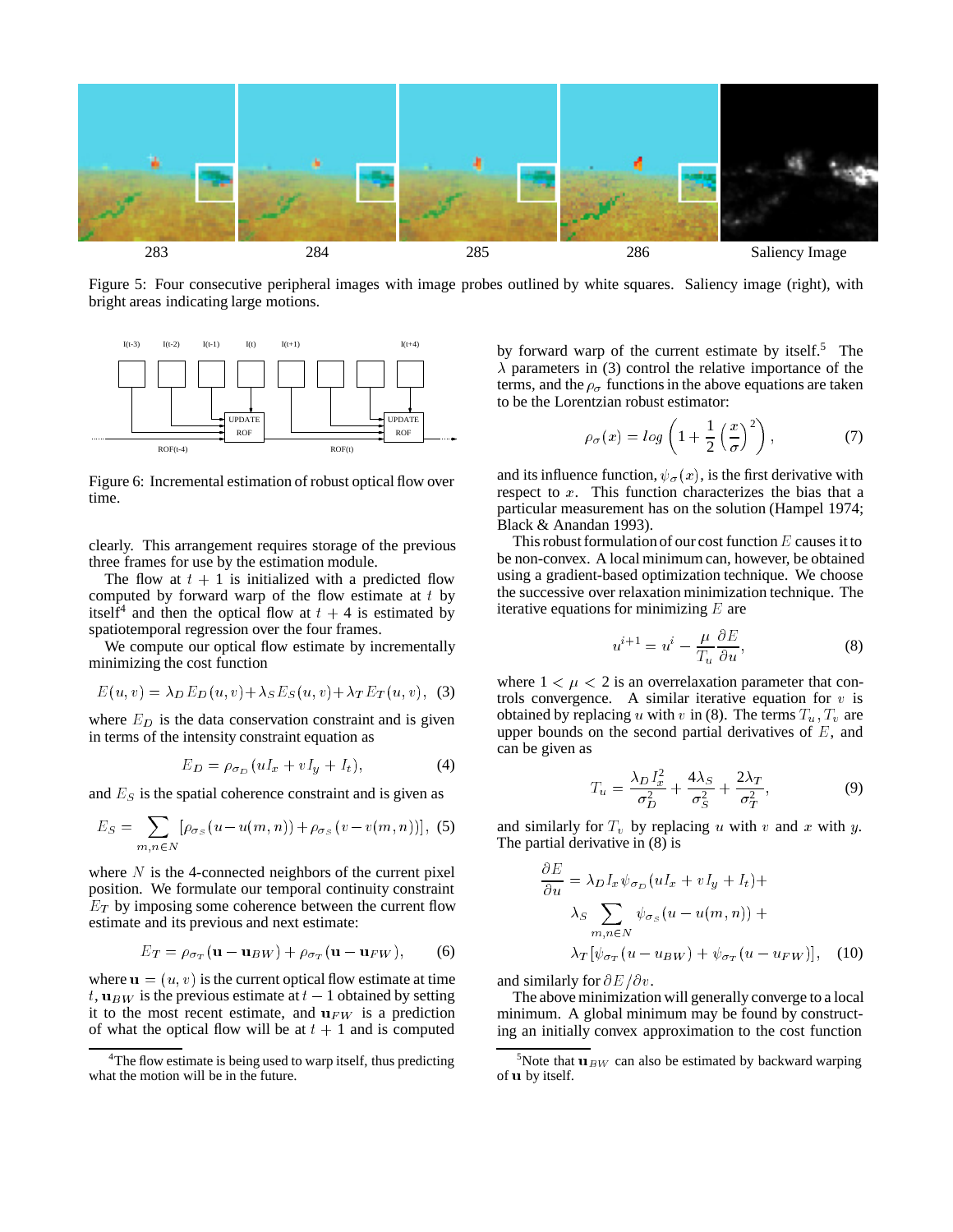

Figure 7: The robust optical flow vectors estimated for the four image probe sequence (Fig. 5). Large vectors indicate large motion of the fish object.

by choosing initial values of the  $\sigma$  parameters to be sufficiently large (equal to the maximum expected outlier in the argument of  $\rho_i(\cdot)$ , so that the Hessian matrix of E is positive definite at all points in the image. The minimum is then tracked using the graduated non-convexity (GNC) continuation method (Blake & Zisserman 1987) by decreasing the values of the  $\sigma$  parameters from one iteration to the next, which serves to gradually return the cost function to its non-convex shape, thereby introducing discontinuities in the data, spatial, and temporal terms. These discontinuities are, however, dealt with by the robust formulation and are rejected as outliers, thus producing more accurate optical flow estimates. The values of the  $\lambda$  parameters are determined empirically (typically  $\lambda_D = 10, \lambda_S = \lambda_T = 1$ ).

To deal with large motions in the image sequence, we perform the minimization using a coarse-to-fine flow-through strategy. A Gaussian pyramid (Burt & Adelson 1983) is constructed for each image in the sequence, and minimization starts at the coarsest level and flows through to the finest resolution level. Our flow-through technique is based on the assumption that displacements which are less than 1 pixel are estimated accurately at each individual level and thus need not be updated from a coarser level's estimate, while estimates that are greater than 1 pixel are most probably more accurately computed at the coarser level, and are updated by projecting the estimate from the coarser level.

This incremental minimization approach foregoes a large number of relaxation iterations over a 2 frame sequence in favor of a small number of relaxation iterations over a longer sequence. Fig. 7 shows the optical flow estimated for the sequence of four image probes of Fig. 5. The figure clearly shows the complex motion of the target fish. It is a non-trivial task to segment such motions.

#### **Motion Segmentation and Color Recognition**

For the animat to recognize objects moving in its periphery it must first detect their presence by means of a saliency map as described earlier. Once it detects something that might be worth looking at, it must then segment its region of support out from the whole peripheral image and then match this segmentation with mental models of important



Figure 8: Incremental motion segmentation and object recognition using multi-resolution robust optical flow (ROF) estimation, affine parametric motion segmentation and color object recognition.

objects. Fig. 8 shows the steps involved in an incremental segmentation of the detected object over the duration of the four probe images as explained above.

Segmentation of the optical flow at each time instant is performed by fitting an affine parametric motion model to the robust optical flow (ROF) estimated so far at the current time instant. This is done by incrementally minimizing the cost function given as

$$
E(a, b, c, d, e, f) = E_x(a, b, c) + E_y(d, e, f), \quad (11)
$$

where  $(a, b, c, d, e, f)$  are the affine motion parameters.  $E_x$ and  $E_y$  are formulated using robust estimation to account for outliers

$$
E_x = \sum_{x,y \in R} \rho_{\sigma}(v_x(x,y) - u(x,y)),
$$
  
\n
$$
E_y = \sum_{x,y \in R} \rho_{\sigma}(v_y(x,y) - v(x,y)),
$$
 (12)

where  $R$  is the current region of support of the segmented object (initially equal to the full frame image size).  $v_x$  and  $v_y$  are horizontal and vertical affine motion flow vectors according to (2).  $(u, v)$  is the ROF estimated at the current instant, and  $\rho_{\sigma}(x)$  is taken to be the Lorentzian robust estimator. We use successive over relaxation and GNC to minimize this cost function by using a small number of iterations over a sequence of four image probes and updating the segmentation at every time instant.

The estimated affine motion parameters at the current time instant are then used to update the segmentation by calculating an error norm between the affine flow estimate  $(v_x, v_y)$  and the ROF estimate as in (1). This norm is then thresholded by an appropriate threshold taken to be the minimum outlier in the affine fit. The updated segmentation serves as the region of support  $R$  for the next frame's affine minimization step.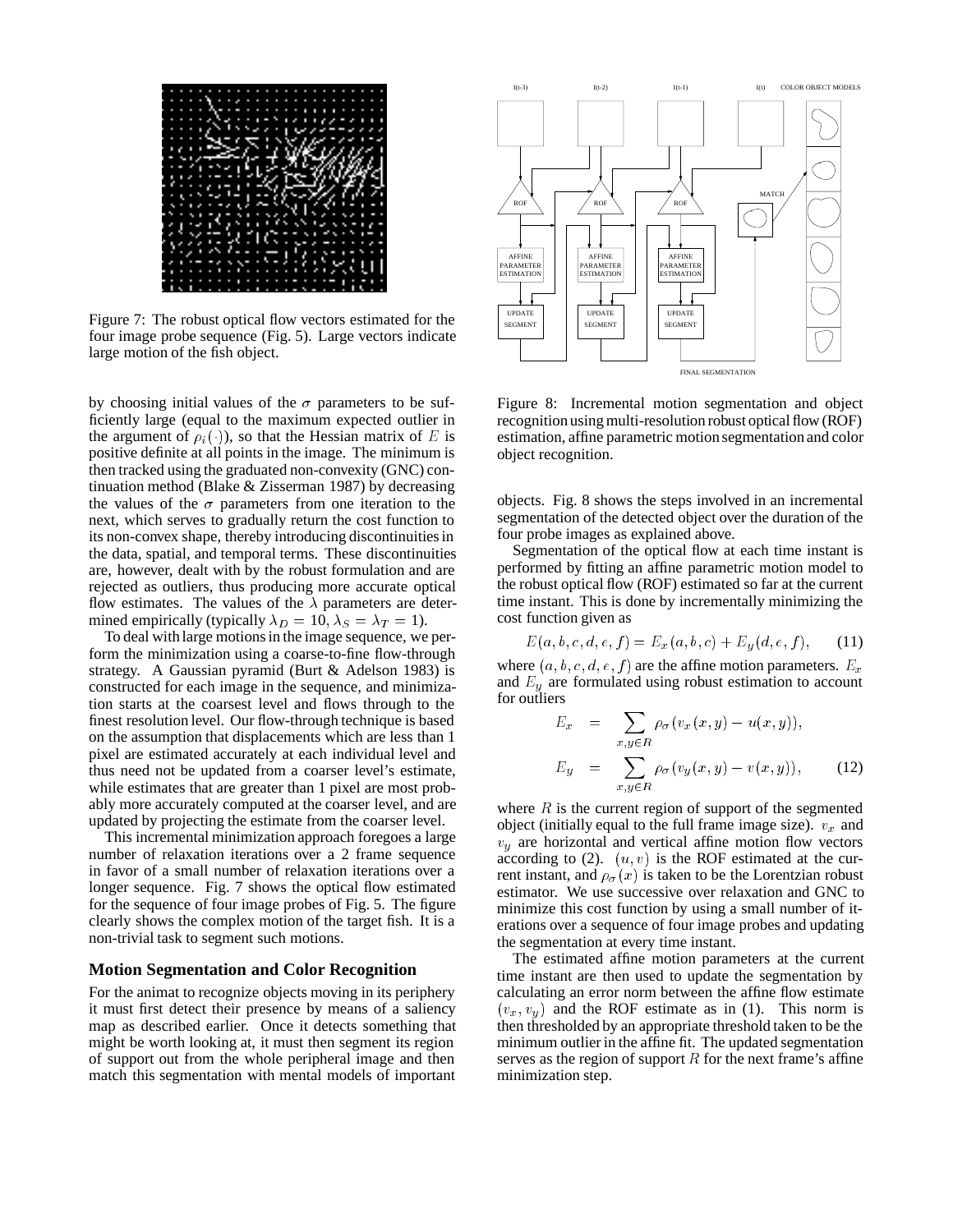If more than one moving object is present in the probe sequence, the current segmentation is subtracted from the image, and another affine motion model is fitted to the remaining pixels thus segmenting other moving objects. To clean up the segmentation (in case some pixels where misclassified as outliers) a  $9 \times 9$  median filter is passed over the segmentation mask to fill in missing pixels and remove misclassified outliers. Fig. 9 shows the segmented background (showing two objects as outliers) and the segmentation of the outlier pixels into the object of interest (a blue fish).

At the end of the motion segmentation stage, the segmented objects are matched to color models using the color histogram intersection method. If a match occurs, the current estimate of the ROF is set to zero thus accounting for the dynamic changes in the system, otherwise the ROF is used to initialize the optical flow at the next time step as shown in Fig. 6.

If the model object matches the peripheral segmented region, the animat localizes the recognized object using color histogram backprojection and foveates it to obtain a highresolution view. It then engages in appropriate behavioral responses.

### **Behavioral Response to a Recognized Target**

The behavioral center of the brain of the artificial animal assumes control after an object is recognized and fixated. If the object is classified as food the behavioral response would be to pursue the target in the fovea with maximum speed until the animat is close enough to open its mouth and eat the food. If the object is classified as a predator and the animat is a prey fish, then the behavioral response would be to turn in a direction opposite to that of the predator and swim with maximum speed. Alternatively, an object in the scene may serve as a visual frame of reference. When the animat recognizes a reference object (which may be another fish) in its visual periphery, it will fixate on it and track it in smooth pursuit at an intermediate speed. Thus, the fixation point acts as the originof an object-centered reference frame allowing the animat to stabilize its visual world and explore its surroundings.

Fig. 10 shows a sequence of retinal images taken from the animat's left eye. The eyes are initially fixated on a red reference fish and thus the images are stabilized. In frame 283 to 286 a blue fish swims close by the animat's right side. The animat recognizes this as a reference fish and thus saccades the eyes to foveate the fish. It tracks the fish around, thereby exploring its environment. By foveating different reference objects, the animat can explore different parts of its world.

Fig. 11 shows a plot of the  $(\theta_L, \theta_R)$  gaze angles and turn angle between frames 200 and 400. It is clear from the figure that the animat was first fixated on the red fish which was to the left of the animat (negative gaze angles), and at frame 286 and subsequent frames the animat is foveated on the blue fish which is to its right (positive gaze angles).

### **Conclusion and Future Work**

We have presented computer vision research carried out within an animat vision framework which employs a



Segmented Background Segmented Object

Figure 9: Results of incremental motion segmentation module.

physics-based, virtual marine world inhabited by lifelike artificial fishes that emulate the appearance, motion, and behavior of real fishes in their natural habitats. We have successfully implemented a set of active vision algorithms for artificial fishes that integrate motion and color analysis to improve focus of attention and enable the animat to better understand and interact with its dynamic virtual environment.

In future work we will endeavor to increase the arsenal of active vision algorithms to support the whole behavioral repertoire of artificial fishes. The animat approach allows us to do this step by step without compromising the complete functionality of the artificial fish. It is our hope that the vision system that we are developing will also provide insights relevant to the design of active vision systems for physical robotics.

### **Acknowledgements**

We thank Xiaoyuan Tu for developing and implementing the artificial fish model, which made this research possible. The research described herein was supported by grants from the Natural Sciences and Engineering Research Council of Canada.

### **References**

Adler, H. E. 1975. *Fish Behavior: Why Fishes do What They Do*. Neptune City, NJ: T.F.H Publications.

Bajcsy, R. 1988. Active perception. *Proceedings of the IEEE* 76(8):996–1005.

Ballard, D. 1991. Animate vision. *Artificial Intelligence* 48:57– 86.

Black, M., and Anandan, P. 1990. A model for the detection of motion over time. In *Proc. Inter. Conf. Computer Vision (ICCV'90)*, 33–37.

Black, M., and Anandan, P. 1993. A framework for the robust estimation of optical flow. In *Proc. Inter. Conf. Computer Vision (ICCV'93)*, 231–236.

Black, M. 1992. Robust incremental optical flow. Technical Report YALEU/DCS/RR-923, Yale University, Dept. of Computer Science.

Blake, A., and Zisserman, A., eds. 1987. *Visual Reconstruction*. Cambridge, Massachusetts: The MIT Press.

Burt, P., and Adelson, E. 1983. The laplacian pyramid as a compact image code. *IEEE Trans. on Communications* 31(4):532– 540.